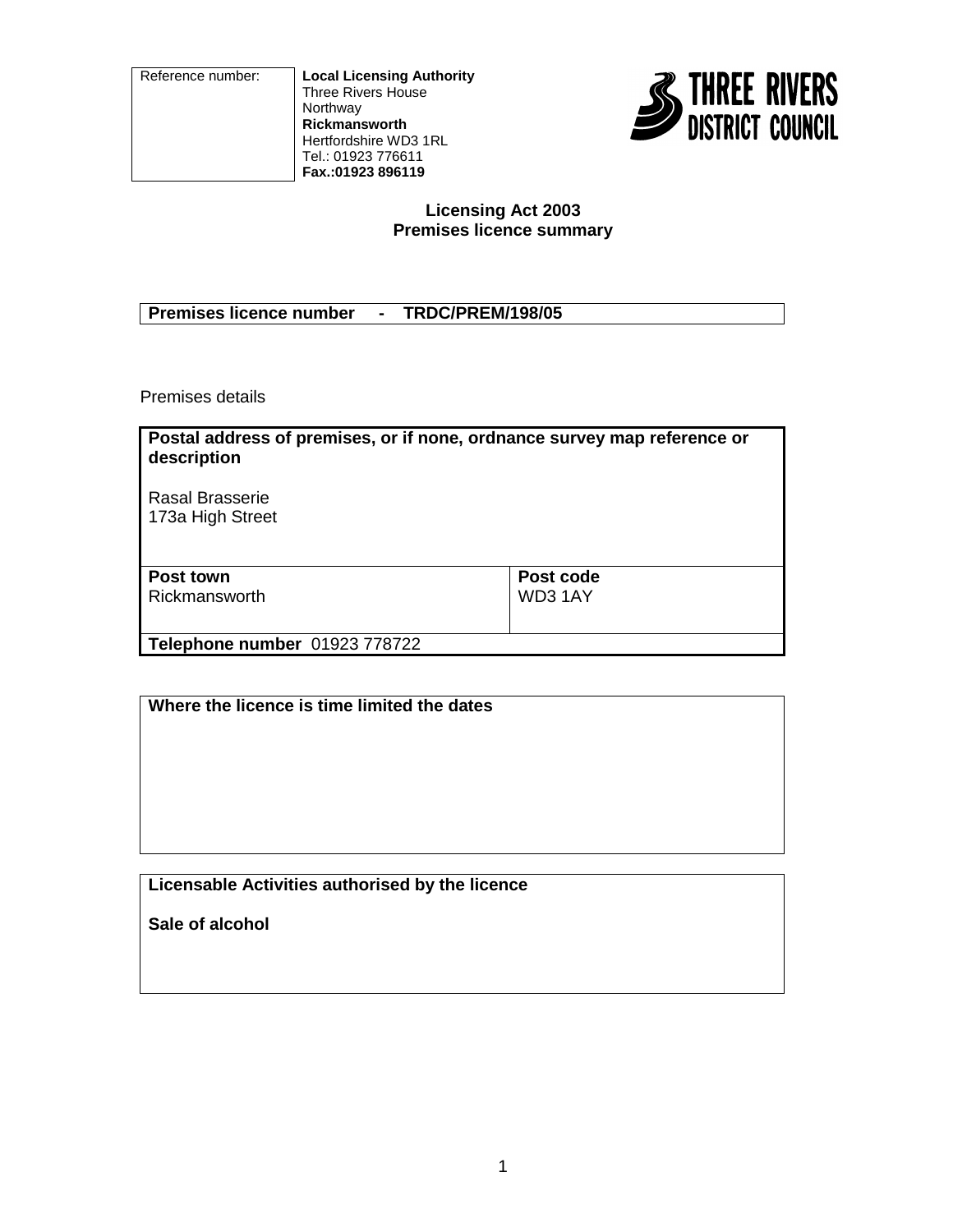**The times the licence authorises the carrying out of licensable activities**

# **On sales**:

| Mondays to Saturdays:    | $10:00 - 23:00$ |
|--------------------------|-----------------|
| Sundays and Good Friday: | $12:00 - 22:30$ |
| Christmas Day:           | $12:00 - 15:00$ |
| Christmas Day:           | $19:00 - 22:30$ |
| New Years Eve:           | $10:00 - 23:00$ |
| New Years Day:           | 10:00 - 23:00   |

New Year's Eve: Between the end of the permitted hours in the premises on New Year's Eve and the beginning of the permitted hours in the premises on the following day (or, if there are no permitted hours in the premises on that day, midnight on New Year's Eve).

20 minutes "drinking up" time is allowed at the end of each period of permitted hours for the consumption of alcohol on the premises.

#### **Off sales**:

| Mondays to Saturdays: | $10:00 - 23:00$ |
|-----------------------|-----------------|
| Sundays               | $12:00 - 22:30$ |
| Good Friday           | $12:00 - 22:30$ |
| Christmas Day         | $12:00 - 15:00$ |
| Christmas Day         | $19:00 - 22:30$ |

**The opening hours of the premises**

# **Where the licence authorises supplies of alcohol whether these are on and/or off supplies**

**On /Off Supplies**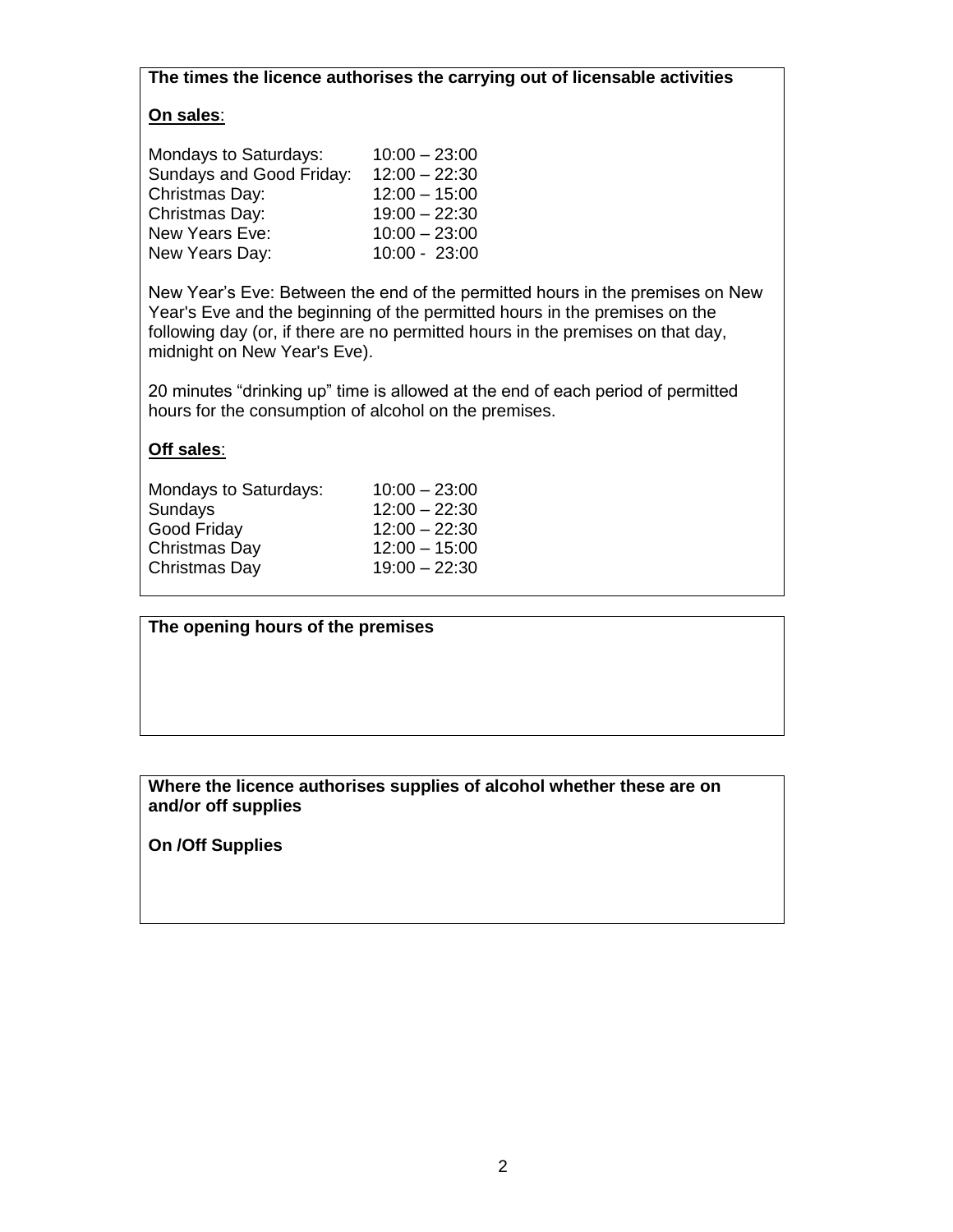# **Name, (registered) address of holder of premises licence**

Mr Jias Uddin Rasal Brasserie 173a High Street Rickmansworth WD3 1AY

**Registered number of holder, for example company number, charity number (where applicable)**

## **Name of designated premises supervisor where the premises licence authorises the supply of alcohol**

Monaf Shafiq Ul Islam

# **State whether access to the premises by children is restricted or prohibited**

Restricted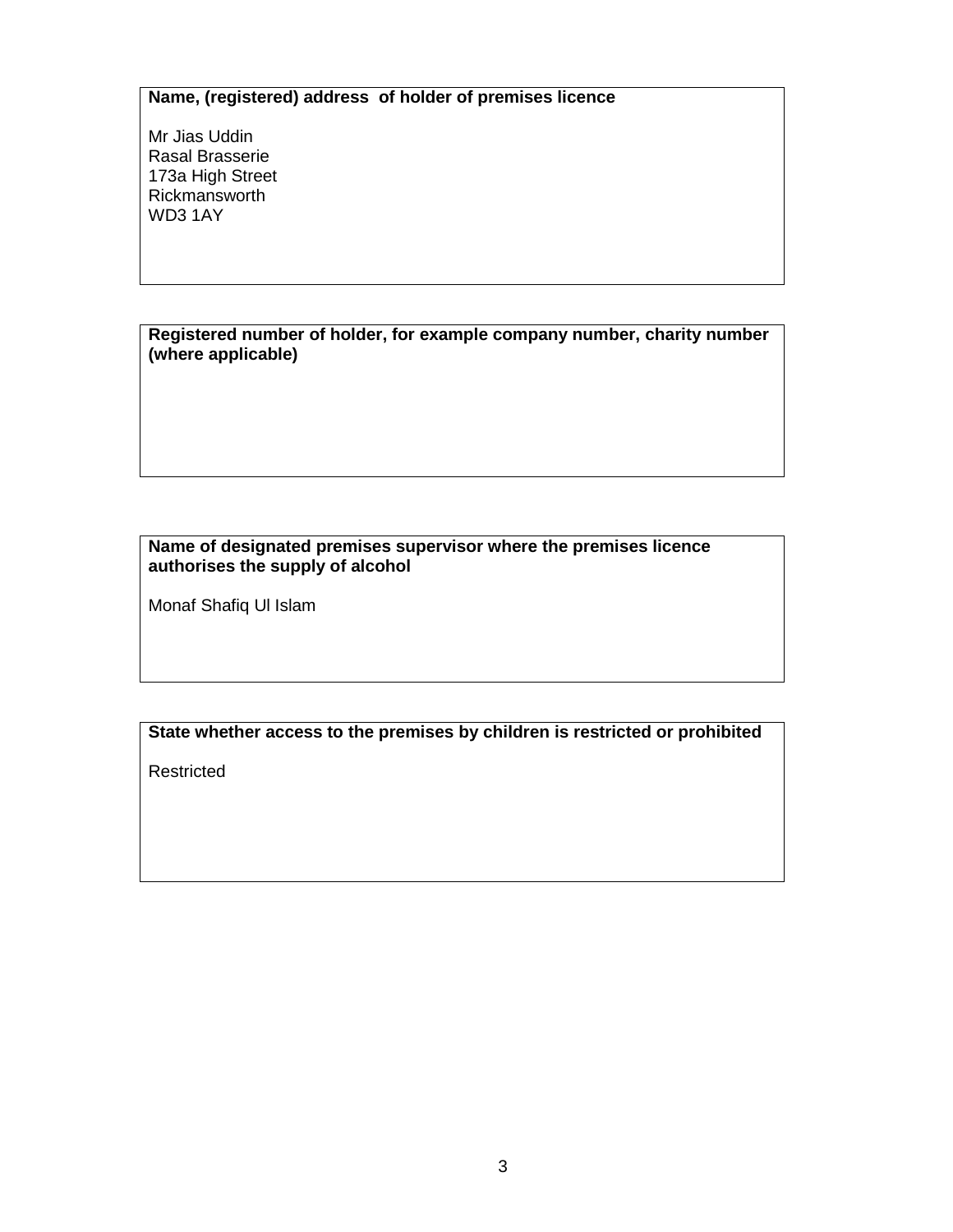### **Annex 1 - Mandatory conditions**

- 1. No supply of alcohol shall be made under this Premises Licence at a time:
	- (a) when there is no designated premises supervisor in respect of the Premises Licence.
	- (b) when the designated premises supervisor does not hold a personal licence or his or her personal licence is suspended.
- 2. Every supply of alcohol under the Premises Licence shall be made or authorised by a person who holds a personal licence.

#### **Annex 2 - Conditions consistent with the Operating Schedule**

- 1 This Premises Licence is issued as a conversion of the following existing licence:
	- a) A Justices' On Licence authorising the sale of alcohol for consumption on the premises, issued under the Licensing Act 1964 to Sharig UI Islam Monaf on  $5<sup>th</sup>$ February 2004 by the Petty Sessional Division of West Herts.
- 2 All restrictions and rights attaching to the existing licence at the date of conversion (including standard conditions and expressed conditions subject to which the existing licence was issued and limitations on the use of the premises for the existing licensable activities under the existing licence by the Children and Young Persons Act 1933, the Cinematograph (Safety) Regulations 1955, the Licensing Act 1964 and the Sporting Events (Control of Alcohol Etc) Act 1985) shall apply to the same extent in relation to this Premises Licence (except only as restricted by the Licensing Act 2003) as if each such restriction or right (including standard conditions and expressed conditions subject to which the existing licence was issued and limitations on the use of the premises for the existing licensable activities under the existing licence by the Children and Young Persons Act 1933, the Cinematograph(Safety) Regulations 1955, the Licensing Act 1964, and the Sporting Events(Control of Alcohol Etc) Act 1985) were specifically and separately set out in this Premises Licence.

In these conditions:

"existing licence" means the licence referred to in condition 1(a) above

"existing licensable activities" under an existing licence means:

the licensable activities authorised by the existing licence

any other licensable activities which may be carried on at the premises in respect of which the existing licence has effect (at the date of conversion), by virtue of the existence of the licence

"the date of conversion" of an existing licence means the date on which this Premises Licence was issued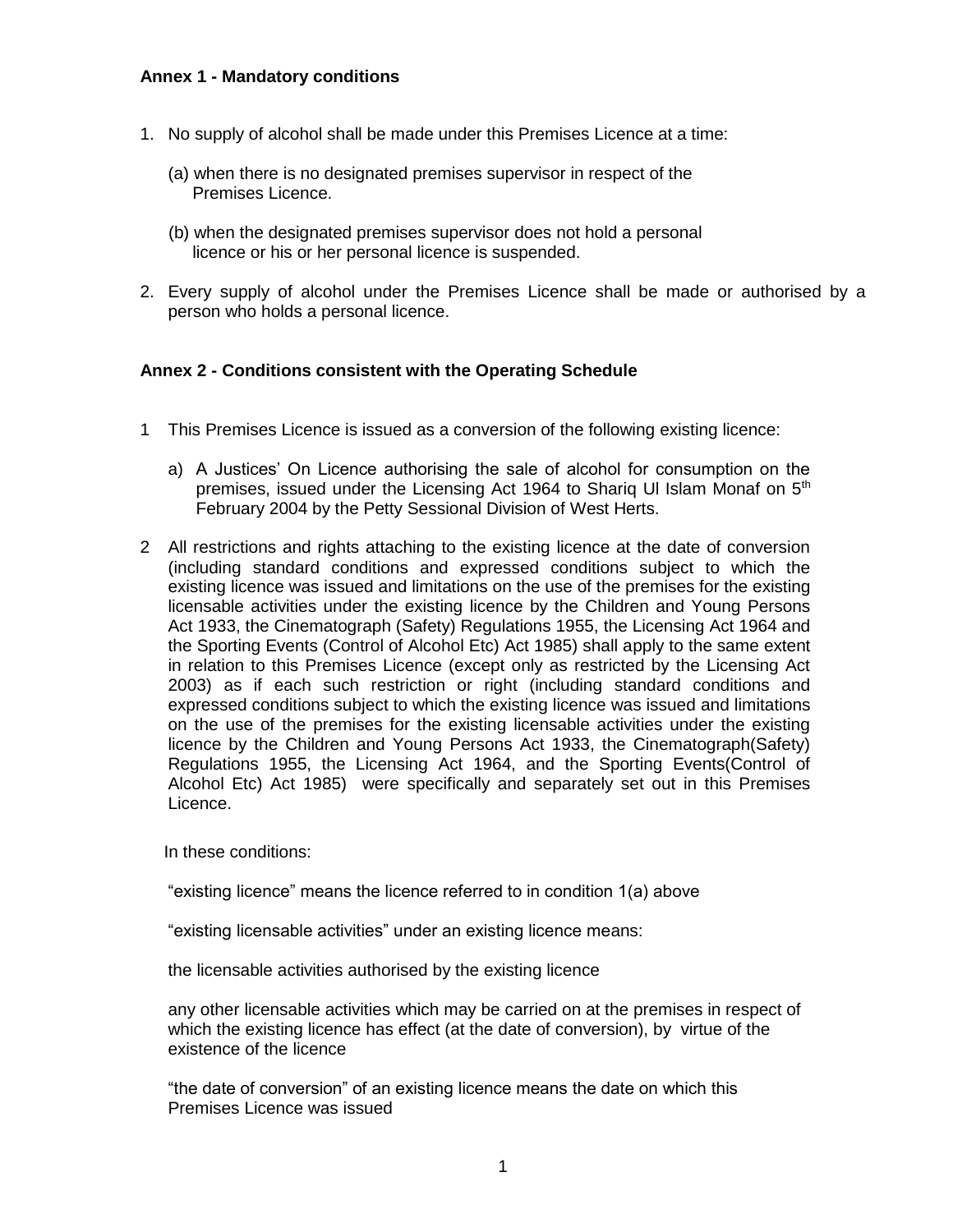3 Alcohol shall not be sold or supplied except during permitted hours. In this condition, permitted hours means:

# On - sales

- a) On weekdays, other than Christmas Day, Good Friday or New Year's Eve, 10:00 to 23:00
- b) On Sundays, other than Christmas Day or New Year's Eve, 12:00 to 22:30
- c) On Good Friday, 12:00 to 22:30
- d) On Christmas Day, 12:00 to 15:00 and 19:00 to 22:30
- e) On New Year's Eve, except on a Sunday, 10:00 to 23:00
- f) On New Year's Eve on a Sunday, 12:00 to 22:30
- g) On New Year's Eve from the end of permitted hours on New Year's Eve to the start of permitted hours on the following day (or, if there are no permitted hours on the following day, 00:00 on 31<sup>st</sup> December).

The above restrictions do not prohibit:

- a) during the first twenty minutes after the above hours the consumption of the alcohol on the premises;
- b) during the first twenty minutes after the above hours, the taking of the alcohol from the premises unless the alcohol is supplied or taken in an open container;
- c) during the first thirty minutes after the above hours the consumption of the alcohol on the premises by persons taking meals there if the alcohol was supplied for consumption as ancillary to the meals;
- d) consumption of the alcohol on the premises or the taking of sale or supply of alcohol to any person residing in the licensed premises;
- e) the ordering of alcohol to be consumed off the premises, or the despatch by the vendor of the alcohol so ordered;
- f) the sale of alcohol to a trader or club for the purposes of the trade or club;
- g) the sale or supply of alcohol to any canteen or mess, being a canteen in which the sale or supply of alcohol is carried out under the authority of the Secretary of State or an authorised mess of members of Her Majesty's naval, military or air forces;
- h) the taking of alcohol from the premises by a person residing there; or the supply of alcohol for consumption on the premises to any private friends of a person residing there who are bona fide entertained by him at his own expense, or the consumption of alcohol by persons so supplied; or
- i) the supply of alcohol for consumption on the premises to persons employed there for the purposes of the business carried on by the holder of the licence,
- j) or the consumption of liquor so supplied, if the liquor is supplied at the expense of their employer or of the person carrying on or in charge of the business on the premises.

# Off- sales

- a) On weekdays, other than Christmas Day, Good Friday or New Year's Eve, 10:00 to 23:00
- b) On Sundays, other than Christmas Day or New Year's Eve, 12:00 to 22:30
- c) On Good Friday, 12:00 to 22:30
- d) On Christmas Day, 12:00 to 15:00 and 19:00 to 22:30
- e) On New Year's Eve, except on a Sunday, 10:00 to 23:00
- f) On New Year's Eve on a Sunday, 12:00 to 22:30
- g) On New Year's Eve from the end of permitted hours on New Year's Eve to the start of permitted hours on the following day (or, if there are no permitted hours on the following day, 00:00 on 31<sup>st</sup> December